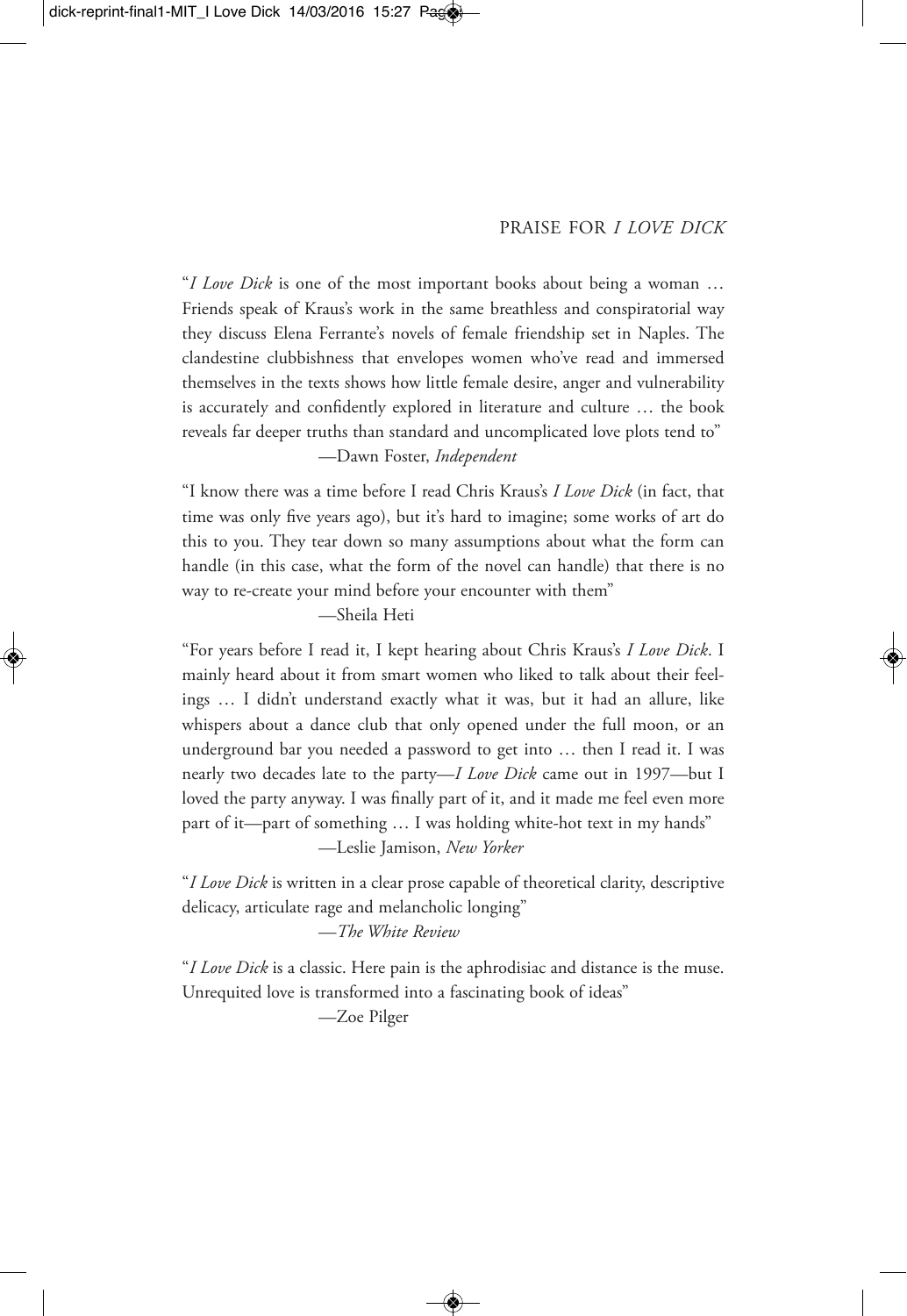"This book comes with a reputation, though it's not the one you might expect from the title, which leaps from the gorgeous, faux-innocent cover. Chris Kraus's 'novel' was first published in the US in 1997 and has become recognised as both an influential feminist text and a key intervention in the debate over where life-writing ends and fiction begins … What remains so brilliant about the book is the real, useful thought that Kraus builds out of her romantic fantasy … You can call it a novel, then, but it's as a philosophical and cultural critique that *I Love Dick* bites hardest"

### —Jonathan Gibbs, *Independent*

"This is the most important book written about men and women written in the last century… why is this revolutionary 18-year-old book finding its biggest audience only now? The answer lies in its own pages, when Kraus writes that 'who gets to speak, and why, is the only question'. In the last half a decade, women have been permitted to speak in a different way than before; women artists who use details of their own lives in their work are not as easily dismissed as they once were. The internet enables hordes of frightened, anonymous men to try to silence women via harassment and shaming, but it has also enabled our voices to be heard on a grander scale, with fewer intermediaries, than ever before. We are able to write our own letters to Dick now, and to publish them widely: to tell Dick exactly what we think of him, whether he likes it or not. This book will only become more relevant. Its time is now—and now, and now, for the rest of eternity"

—Emily Gould, *Guardian*

"Read this on the bus—we dare you"

—*Sunday Times Style*

"One of the most important feminist novels of the past two decades" —Eva Wiseman, *Observer Magazine*

"The intelligence and honesty and total originality of Chris Kraus make her work not just great but indispensable—especially now, when everything is so confusing, so full of despair. I read everything Chris Kraus writes; she softens despair with her brightness, and with incredible humor, too"

—Rachel Kushner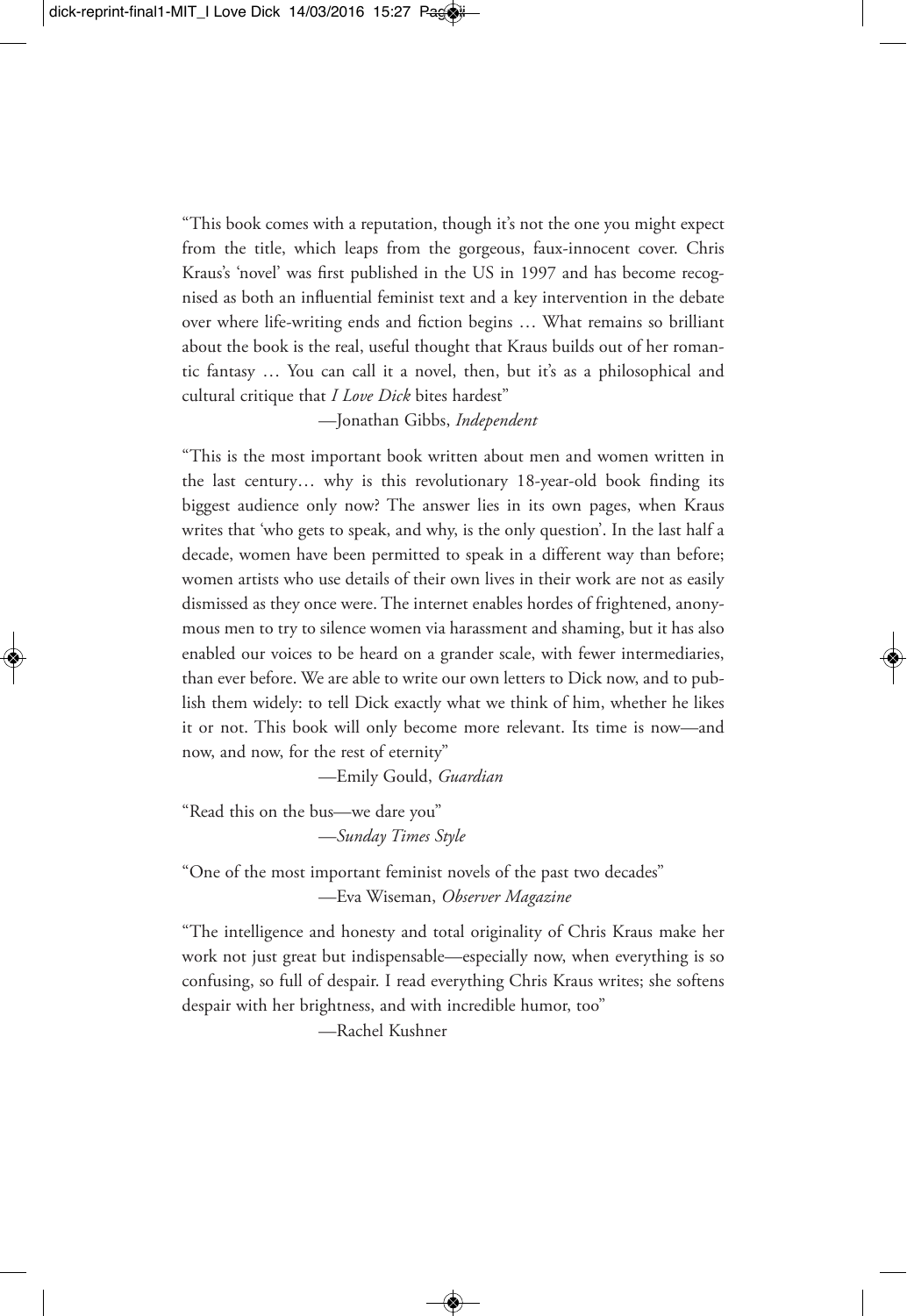"A joyful riposte to all those stories in which clever women fall victim to the pressures of convention—from *The Yellow Wallpaper* to *The Bell Jar* and beyond—and also to the countless books by men in which women are crushed by romantic encounters: from *Madame Bovary* to *Anna Karenina* to Laclos's epistolatory *Les Liaisons Dangereuses* and André Breton's autofiction, *Nadja* … What makes now the right moment to publish Kraus's debut novel for the first time in the UK, after 18 years? There is a hint of retrospective gratitude: without Kraus, we might not have had the philosophers in high heels of Zoe Pilger's *Eat My Heart Out*, or Susana Medina's *Philosophical Toys*. Without her challenge to what she called 'the "serious" contemporary hetero-male novel … a thinly veiled Story of Me', Sheila Heti might never have asked *How Should a Person Be?* and Ben Lerner might never have written *Leaving the Atocha Station*. A whole generation of writers owes her … You can get high on the book's passion, its humour, on the creation of a still-fresh style that not only says new things about female experience, but is able simultaneously to comment, tongue-in-cheek, on how this experience has been written, filmed and made into art. Kraus writes with an elegance that includes enough rough edges to make *I Love Dick* a game for real"

# —Joanna Walsh, *Guardian*

"A literary must-have accessory, a relentlessly clever-clever book that fits neatly into the radical space recently opened up by semi-autobiographical novelists such as Nell Zink and Elena Ferrante … It has some hugely arresting things to say about women's relationships with creative self-determination"

—Claire Allfree, *Metro*

"The skill of the book allows the reader to enter into the fantasy (the one sex scene is torturous, but hot) while knowing it's destructive and one-sided. Chris recognises how vulnerable—ridiculous even—infatuation has made her. But she glories in the surrender … This is a brilliant, experimental rollercoaster of a book … there's something radical about a woman who pushes herself to the edge, finally to recover"

# —Liz Hoggard, *Observer*

"Genre-defying and dare I say it seminal … It has possibly even more to tell us now than it did on first publication—or perhaps we're just more ready to hear it … *I Love Dick* is one of the most important books about the limited ways in which women are permitted to speak"

—Lauren Elkin, *TLS*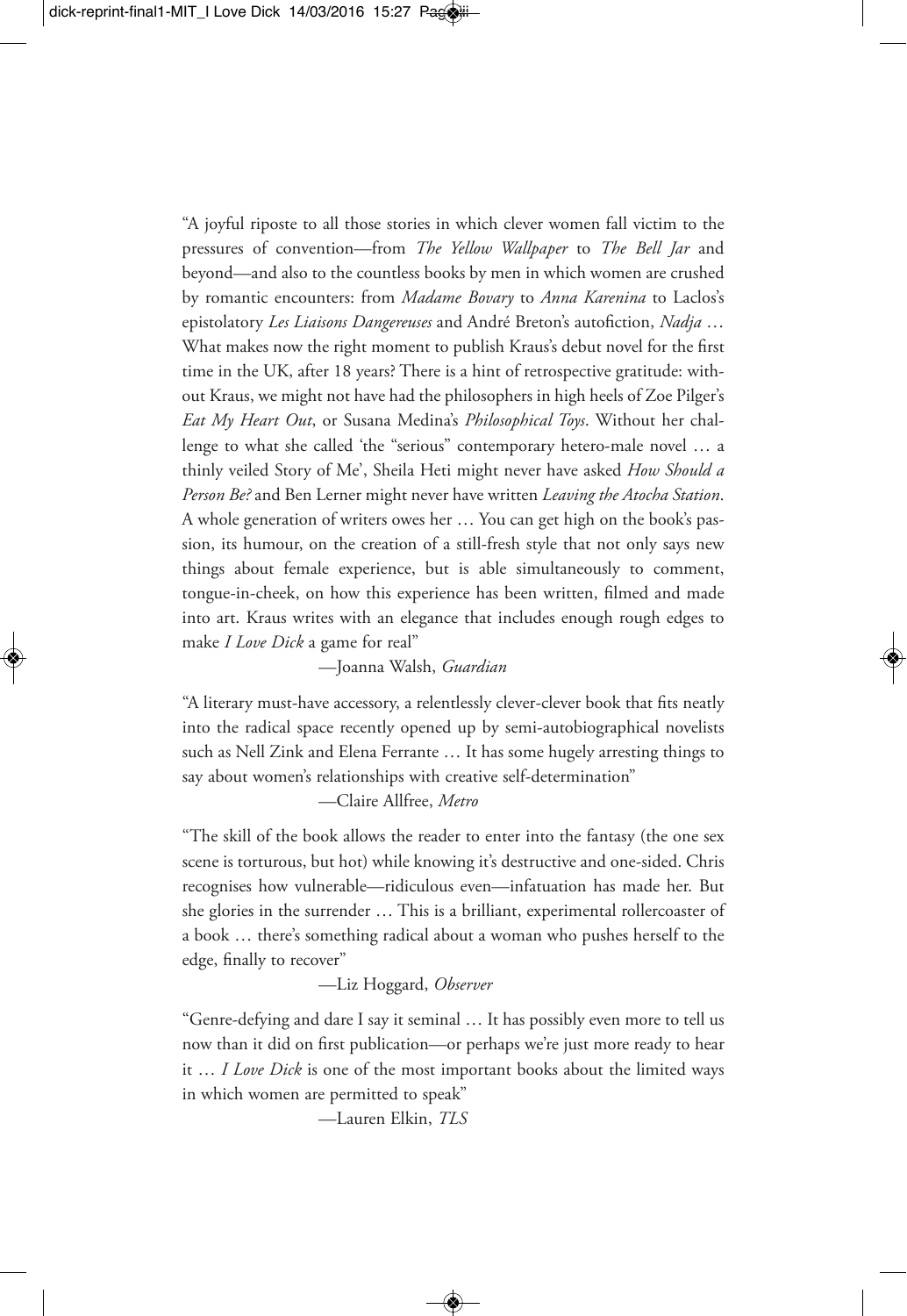# ALSO BY CHRIS KRAUS

*Aliens & Anorexia Torpor Summer of Hate Video Green: Los Angeles Art and the Triumph of Nothingness Where Art Belongs*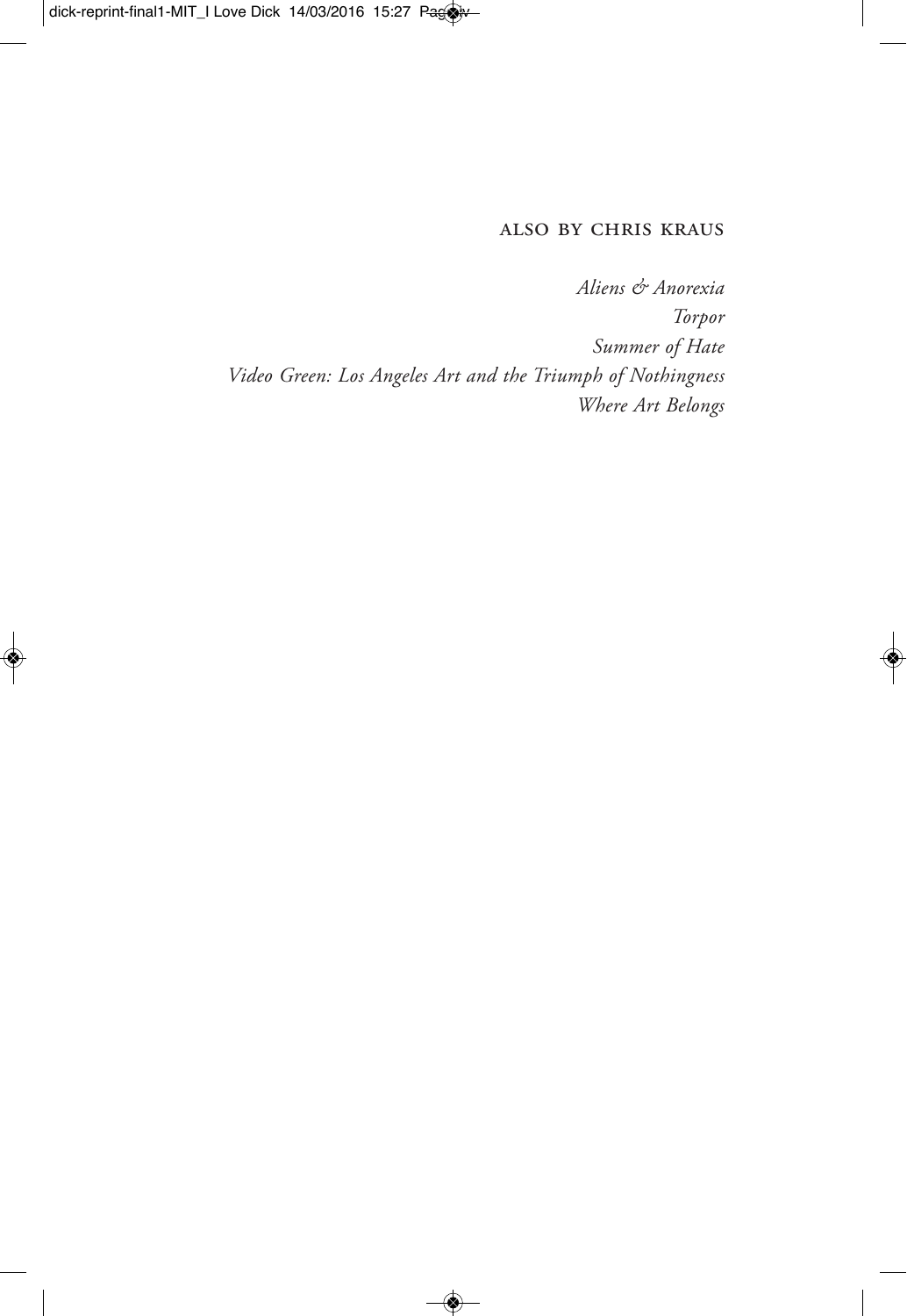# **CHRIS KRAUS I LOVE DICK**

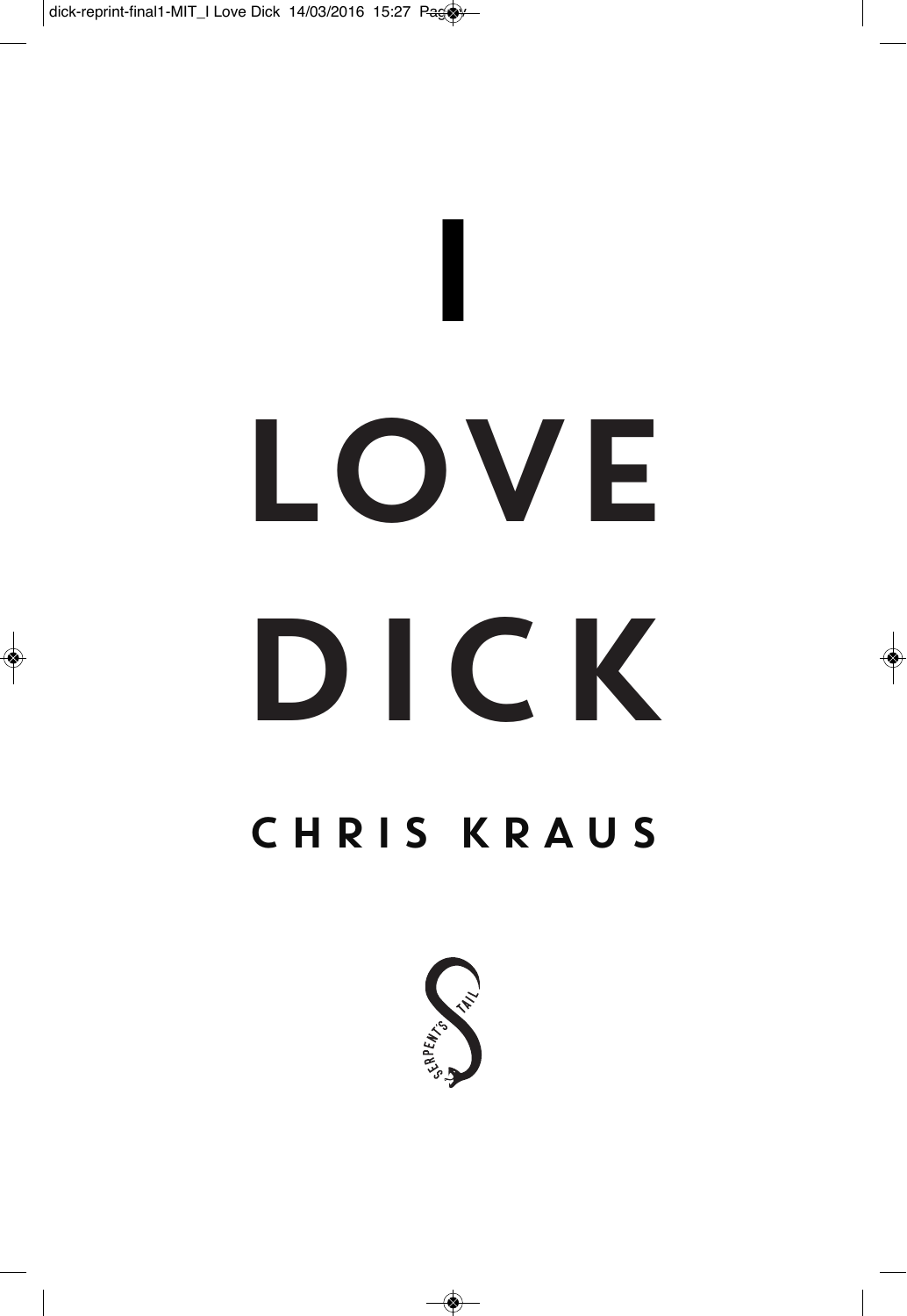First published in this edition in 2016 by Serpent's Tail

First published in Great Britain in 2015 by Tuskar Rock Press, an imprint of Profile Books Ltd 3 Holford Yard Bevin Way London WC1X 9HD

First published in 1997 by Semiotext(e), Los Angeles, CA

Copyright © 1997, 2006 by Chris Kraus

1 3 5 7 9 10 8 6 4 2

Designed by Hedi El Kholti

Printed and bound in Great Britain by CPI Group (UK) Ltd, Croydon CR0 4YY

The moral right of the author has been asserted.

All rights reserved. Without limiting the rights under copyright reserved above, no part of this publication may be reproduced, stored or introduced into a retrieval system, or transmitted, in any form or by any means (electronic, mechanical, photocopying, recording or otherwise), without the prior written permission of both the copyright owner and the publisher of this book.

> A CIP record for this book can be obtained from the British Library

> > ISBN 978 1 78125 648 0 eISBN 978 1 78283 254 6

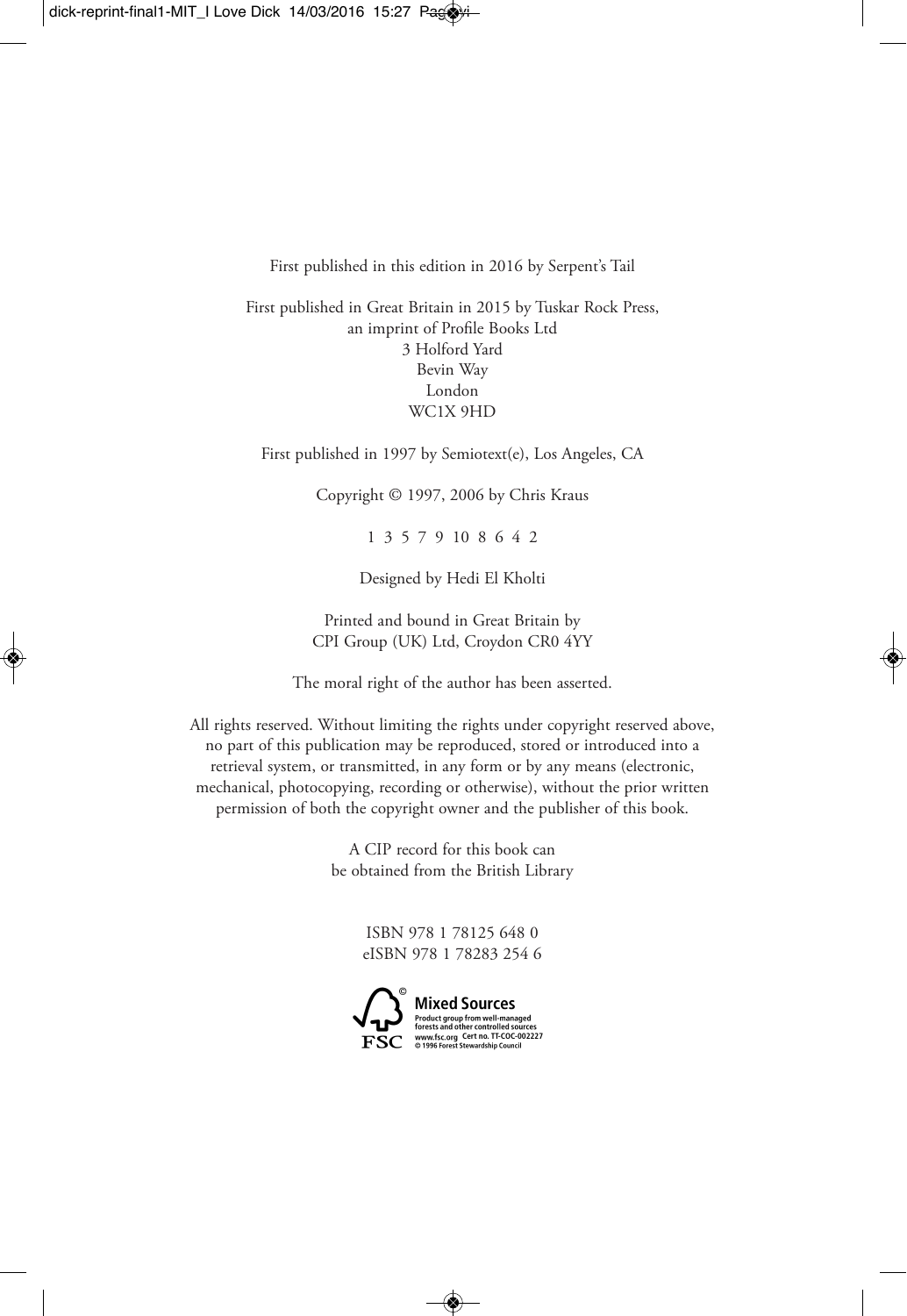# **ACKNOWLEDGMENTS**

I want to thank the following people who helped with their encouragement and conversation: Romy Ashby, Jim Fletcher, Carol Irving, John Kelsey, Ann Rower and Yvonne Shafir.

Thanks also to Eryk Kvam for legal counsel, Catherine Brennan, Justin Cavin and Andrew Berardini for proofreading and fact-checking, editors Ken Jordan and Jim Fletcher, Marsie Scharlatt for insights and information on the misdiagnosis of schizophrenia; and Sylvère Lotringer as always for everything.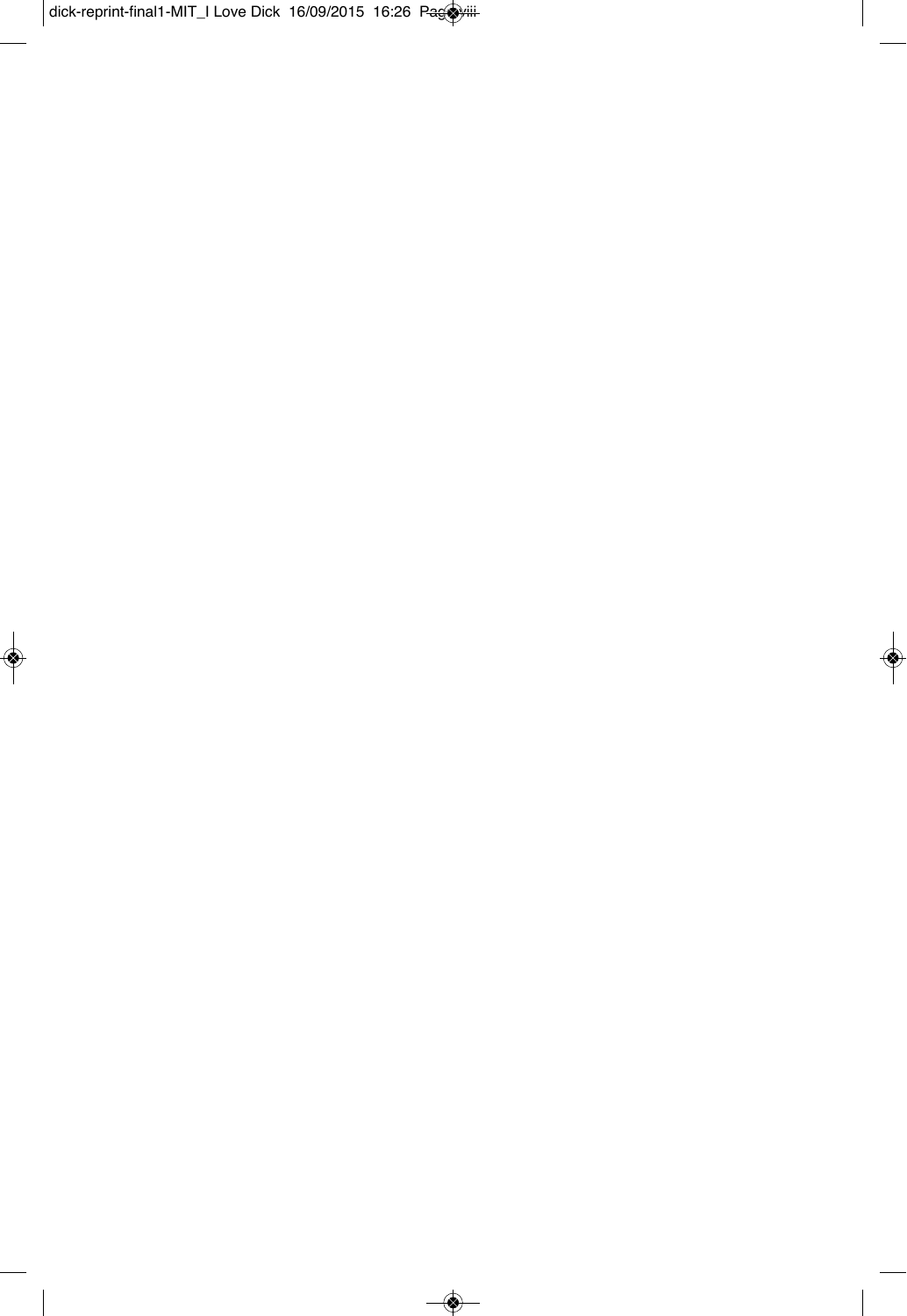# **CONTENTS**

| PART I SCENES FROM A MARRIAGE <b>A SET A</b> 2 and 2 and 2 and 2 and 2 and 2 and 2 and 2 and 2 and 2 and 2 and 2 and 2 and 2 and 2 and 2 and 2 and 2 and 2 and 2 and 2 and 2 and 2 and 2 and 2 and 2 and 2 and 2 and 2 and 2 and 2 |  |  |  |     |
|------------------------------------------------------------------------------------------------------------------------------------------------------------------------------------------------------------------------------------|--|--|--|-----|
|                                                                                                                                                                                                                                    |  |  |  |     |
| PART 2 EVERY LETTER IS A LOVE LETTER $\sim$ 103                                                                                                                                                                                    |  |  |  |     |
| <b>ROUTE</b> $126$ <b>. . . . . . . . . 124</b>                                                                                                                                                                                    |  |  |  |     |
| THE EXEGESIS THE EXERCISE AND THE EXECUTION                                                                                                                                                                                        |  |  |  | 152 |
| KIKE ART $170$                                                                                                                                                                                                                     |  |  |  |     |
| SYLVÈRE AND CHRIS WRITE IN THEIR DIARIES 189                                                                                                                                                                                       |  |  |  |     |
| MONSTERS 193                                                                                                                                                                                                                       |  |  |  |     |
| ADD IT UP A CONSTRUCTION CONTINUES A CONSTRUCTION OF THE CONSTRUCTION OF THE CONSTRUCTION OF THE CONSTRUCTION OF THE CONSTRUCTION OF THE CONSTRUCTION OF THE CONSTRUCTION OF THE CONSTRUCTION OF THE CONSTRUCTION OF THE CONST     |  |  |  | 203 |
| DICK WRITES BACK 242                                                                                                                                                                                                               |  |  |  |     |
|                                                                                                                                                                                                                                    |  |  |  |     |
| AFTERWORD BY JOAN HAWKINS 247                                                                                                                                                                                                      |  |  |  |     |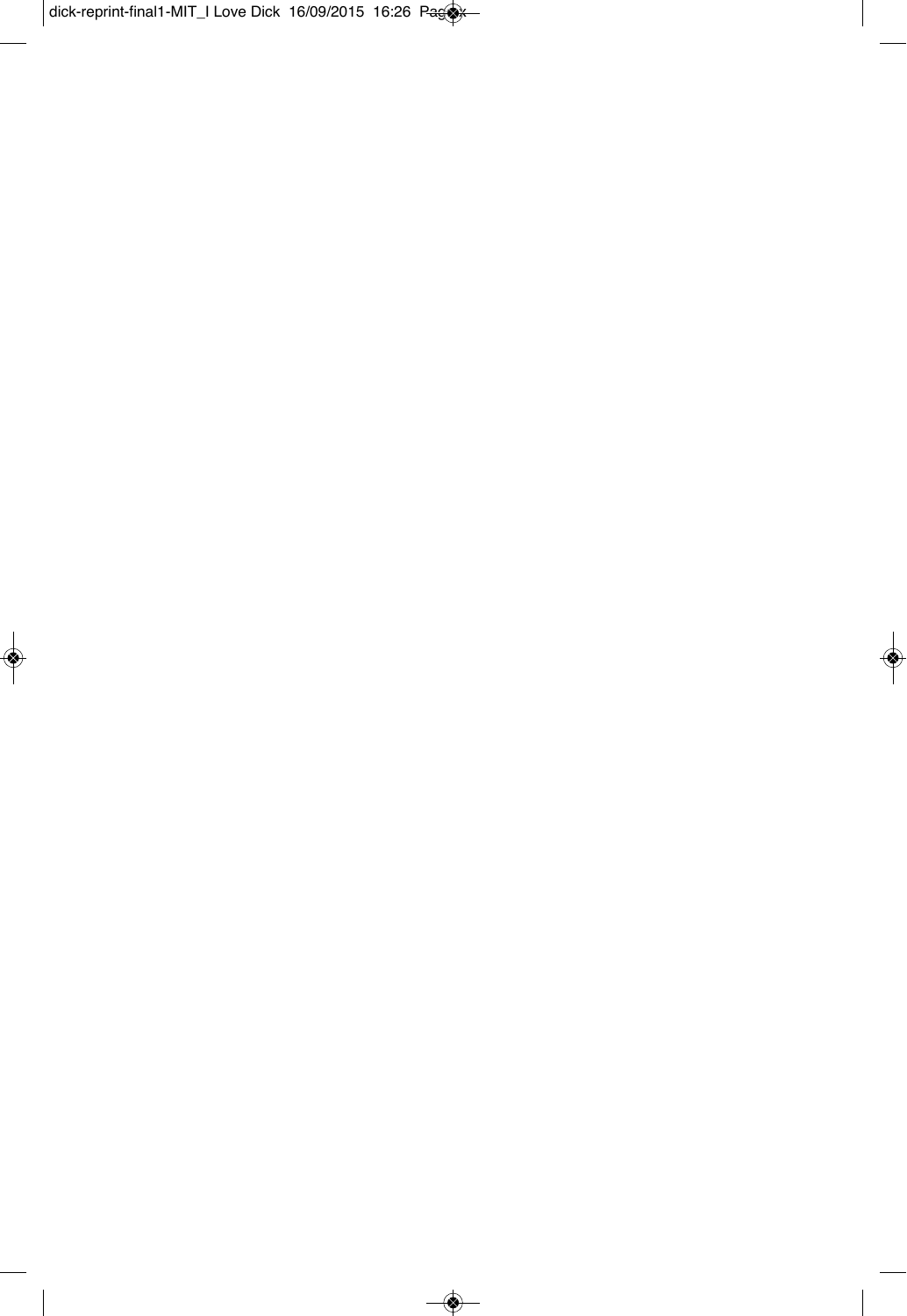PART I: SCENES FROM A MARRIAGE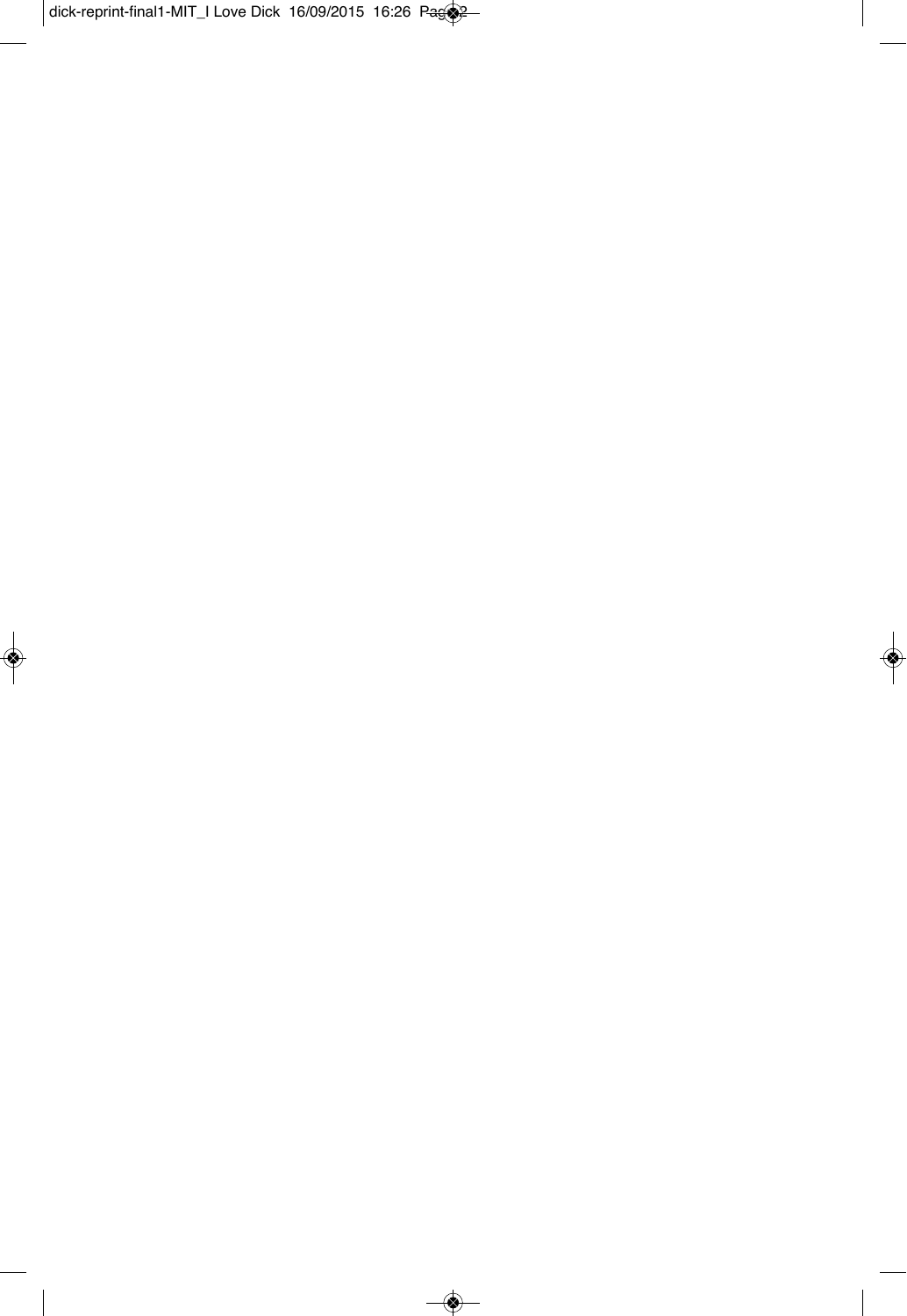# **SCENES FROM A MARRIAGE**

### **December 3, 1994**

Chris Kraus, a 39-year-old experimental filmmaker and Sylvère Lotringer, a 56-year-old college professor from New York, have dinner with Dick ——, a friendly acquaintance of Sylvère's, at a sushi bar in Pasadena. Dick is an English cultural critic who's recently relocated from Melbourne to Los Angeles. Chris and Sylvère have spent Sylvère's sabbatical at a cabin in Crestline, a small town in the San Bernardino Mountains some 90 minutes from Los Angeles. Since Sylvère begins teaching again in January, they will soon be returning to New York. Over dinner the two men discuss recent trends in postmodern critical theory and Chris, who is no intellectual, notices Dick making continual eye contact with her. Dick's attention makes her feel powerful, and when the check comes she takes out her Diners Club card. "Please," she says. "Let me pay." The radio predicts snow on the San Bernardino highway. Dick generously invites them both to spend the night at his home in the Antelope Valley desert, some 30 miles away.

Chris wants to separate herself from her coupleness, so she sells Sylvère on the thrill of riding in Dick's magnificent vintage Thunderbird convertible. Sylvère, who doesn't know a T-bird from a hummingbird and doesn't care, agrees, bemused. Done. Dick gives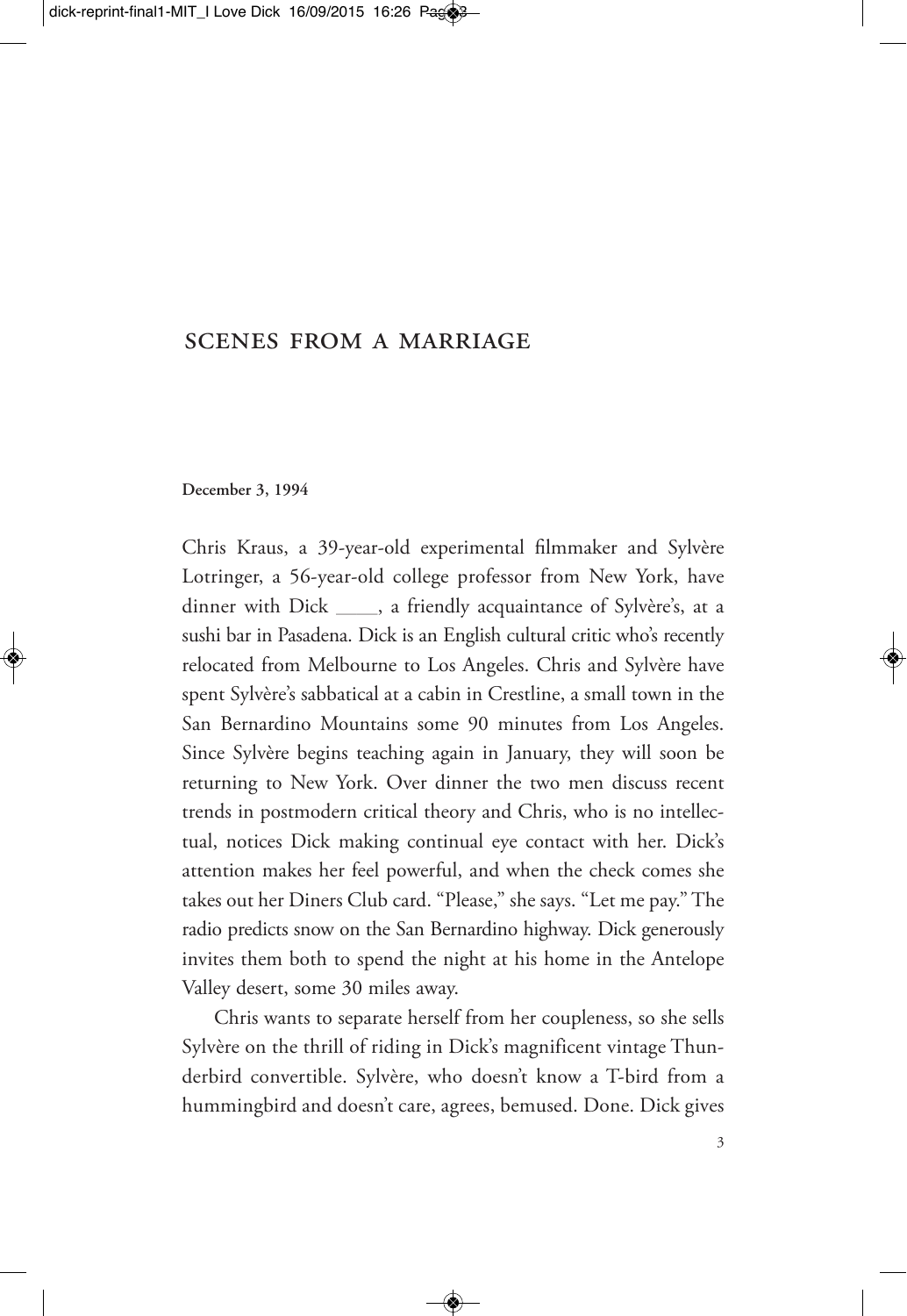her copious, concerned directions. "Don't worry," she interrupts, flashing hair and smiles, "I'll tail you." And she does. Slightly buzzed and keeping the accelerator of her pickup truck steady, she's reminded of a performance she did called *Car Chase* at the St. Mark's Poetry Project in New York when she was 23. She and her friend Liza Martin had tailed the steelily good-looking driver of a Porsche all the way through Connecticut on Highway 95. Finally he'd pulled over to a rest stop, but when Liza and Chris got out he drove off. The performance ended with Liza accidentally-butreally stabbing Chris' hand onstage with a kitchen knife. Blood flowed, and everyone found Liza dazzlingly sexy and dangerous and beautiful. Liza, belly popping out of a fuzzy midriff top, fishnet legs tearing up against her green vinyl miniskirt as she rocked back to show her crotch, looked like the cheapest kind of whore. A star is born. No one at the show that night had found Chris' pale anemic looks and piercing gaze remotely endearing. Could anyone? It was a question that'd temporarily been shelved. But now it was a whole new world. The request line on 92.3 The Beat was thumping, Post-Riot Los Angeles, a city strung on fiber optic nerves. Dick's Thunderbird was always somewhere in her line of sight, the two vehicles strung invisibly together across the concrete riverbed of highway, like John Donne's eyeballs. And this time Chris was alone.

Back at Dick's, the night unfolds like the boozy Christmas Eve in Eric Rohmer's film *My Night At Maud's*. Chris notices that Dick is flirting with her, his vast intelligence straining beyond the po-mo rhetoric and words to evince some essential loneliness that only she and he can share. Chris giddily responds. At 2 a.m., Dick plays them a video of himself dressed as Johnny Cash commissioned by English public television. He's talking about earthquakes and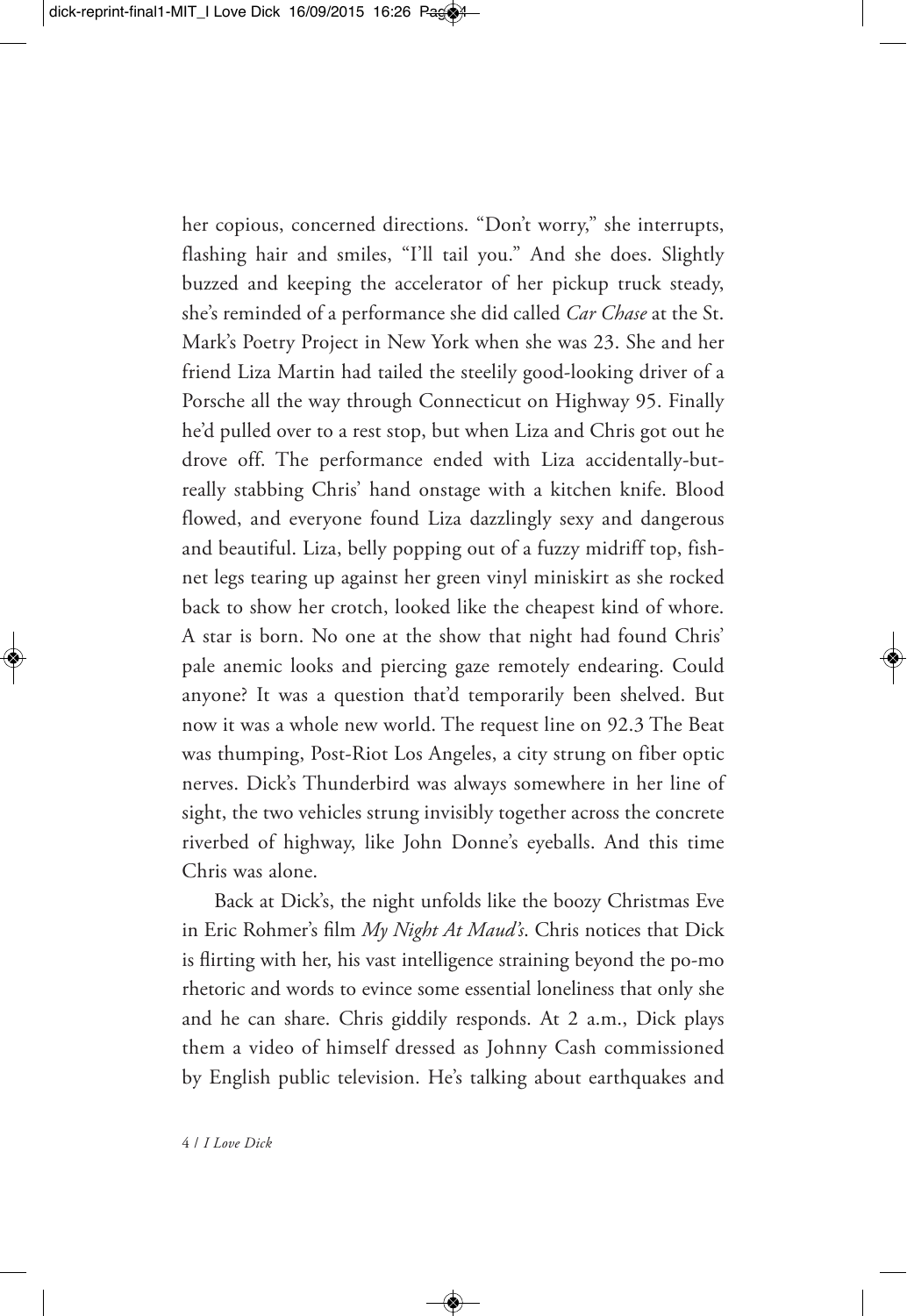upheaval and his restless longing for a place called home. Chris' response to Dick's video, though she does not articulate it at the time, is complex. As an artist she finds Dick's work hopelessly naive, yet she is a lover of certain kinds of bad art, art which offers a transparency into the hopes and desires of the person who made it. Bad art makes the viewer much more active. (Years later Chris would realize that her fondness for bad art is exactly like Jane Eyre's attraction to Rochester, a mean horse-faced junky: bad characters invite invention.) But Chris keeps these thoughts to herself. Because she does not express herself in theoretical language, no one expects too much from her and she is used to tripping out on layers of complexity in total silence. Chris' unarticulated double-flip on Dick's video draws her even closer to him. She dreams about him all night long. But when Chris and Sylvère wake up on the sofabed the next morning, Dick is gone.

# **December 4, 1994: 10 a.m.**

Sylvère and Chris leave Dick's house, reluctantly, alone that morning. Chris rises to the challenge of extemporizing the Thank You Note, which must be left behind. She and Sylvère have breakfast at the Antelope IHOP. Because they are no longer having sex, the two maintain their intimacy via deconstruction: i.e., they tell each other everything. Chris tells Sylvère how she believes that she and Dick have just experienced a Conceptual Fuck. His disappearance in the morning clinches it, and invests it with a subcultural subtext she and Dick both share: she's reminded of all the fuzzy one-time fucks she's had with men who're out the door before her eyes are open. She recites a poem by Barbara Barg on this subject to Sylvère: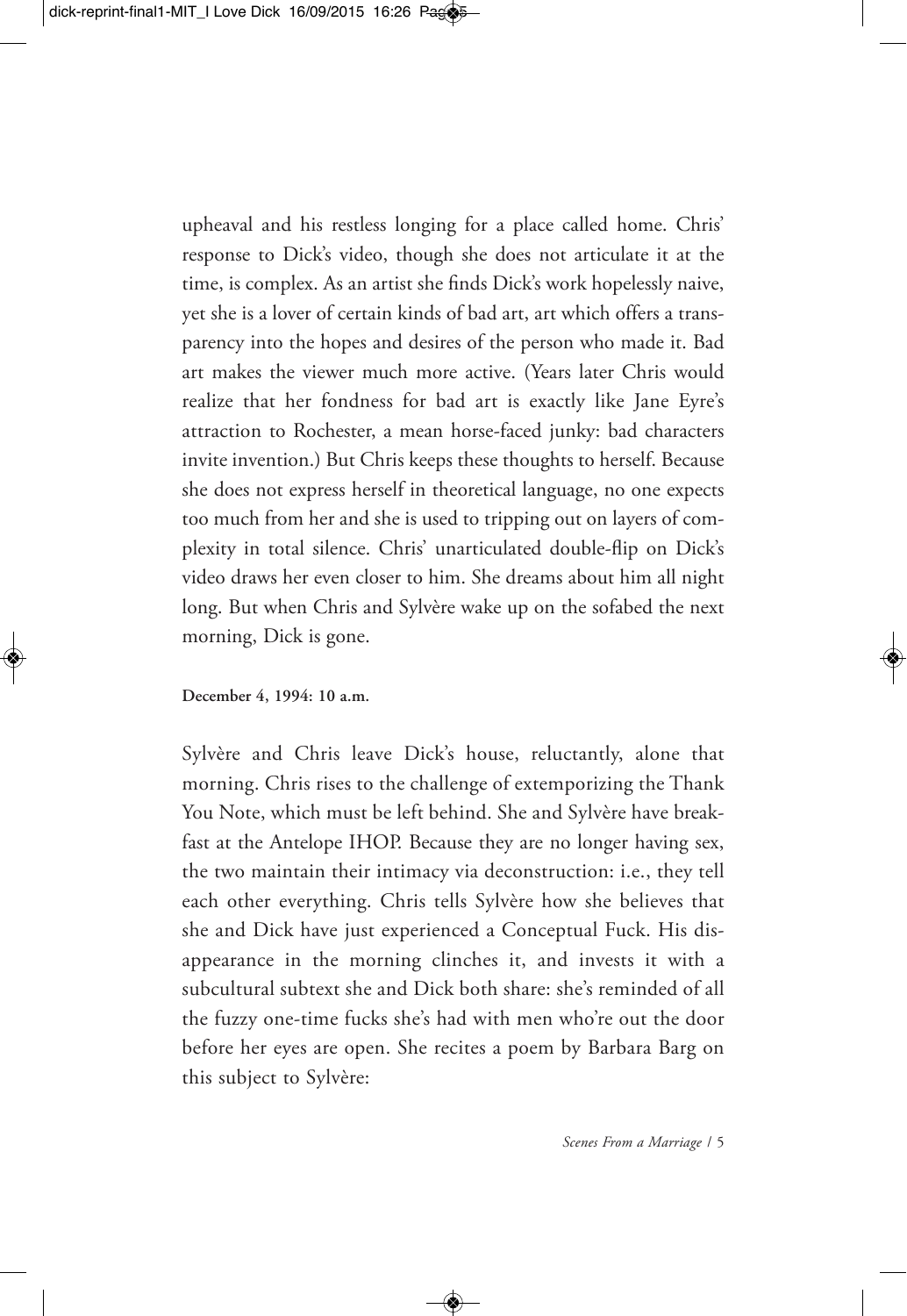*What do you do with a Kerouac But go back and back to the sack with Jack How do you know when Jack has come? You look on your pillow and Jack is gone*…

And then there was the message on Dick's answerphone. When they came into the house, Dick took his coat off, poured them drinks and hit the Play button. The voice of a very young, very Californian woman came on:

Hi Dick, this's Kyla. Dick, I—I'm sorry to keep calling you at home, and now I've got your answering machine and, and I just wanted to say I'm sorry how things didn't work out the other night, and—I know it's not your fault, but I guess all I really wanted was just to thank you for being such a nice person…

"Now I'm totally embarrassed," Dick mumbled charmingly, opening the vodka. Dick is 46 years old. Does this message mean he's lost? And, if Dick *is* lost, could he be saved by entering a conceptual romance with Chris? Was the conceptual fuck merely the first step? For the next few hours, Sylvère and Chris discuss this.

**December 4, 1994: 8 p.m.**

Back in Crestline, Chris can't stop thinking about last night with Dick. So she starts to write a story about it, called *Abstract Romanticism*. It's the first story she's written in five years.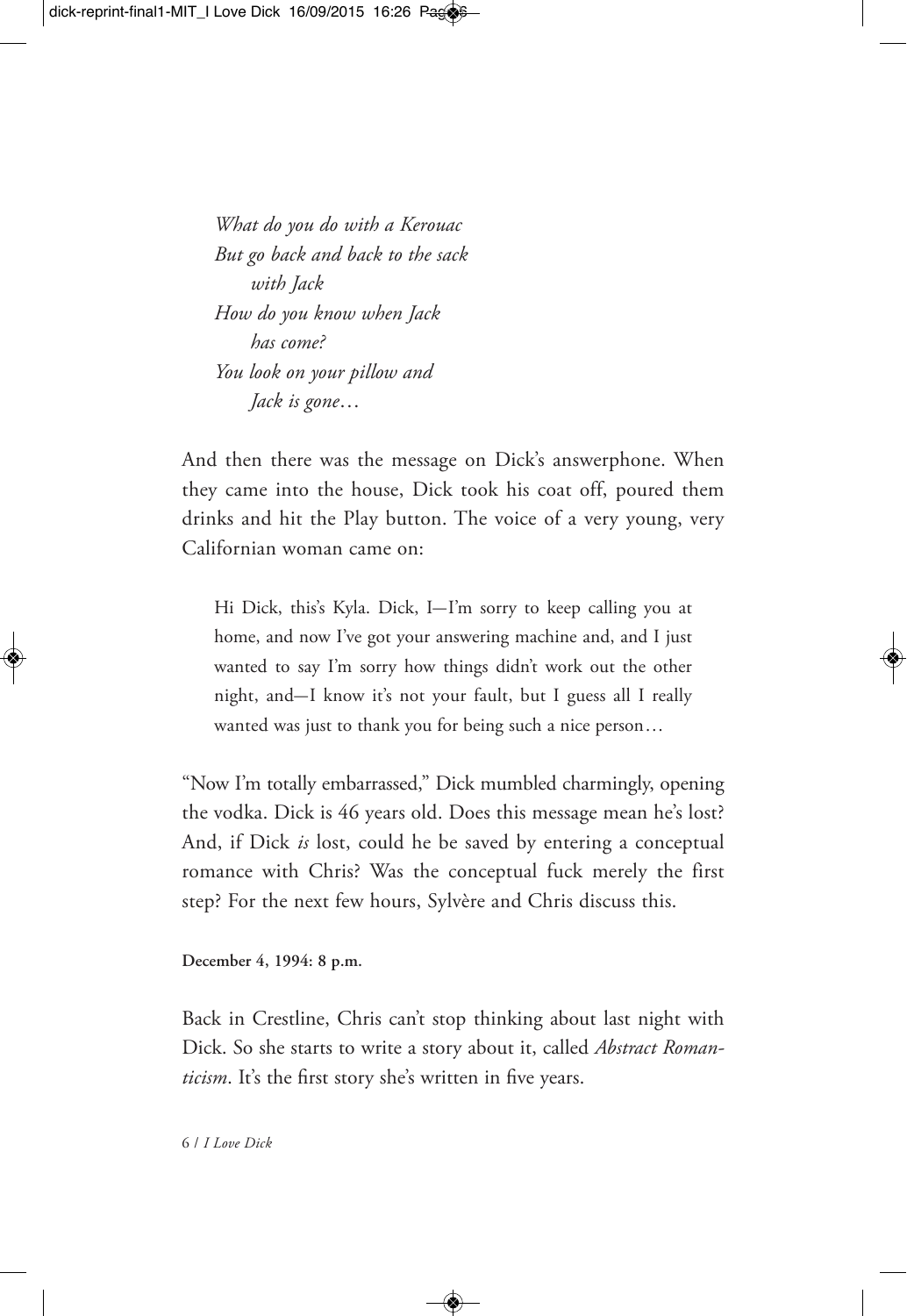"It started in the restaurant," she begins. "It was the beginning of the evening and we were all laughing a bit too much."

She addresses this story, intermittently, to David Rattray because she's convinced that David's ghost had been with her last night for the car ride, pushing her pickup truck further all the way up Highway 5. Chris, David's ghost and the truck had merged into a single unit moving forward.

"Last night I felt," she wrote to David's ghost, "like I do at times when things seem to open onto new vistas of excitement—that you were here: floating dense beside me, set someplace between my left ear and my shoulder, compressed like thought."

She thought about David all the time. It was uncanny how Dick had said somewhere in last night's boozy conversation, as if he'd read her mind, how much he admired David's book. David Rattray had been a reckless adventurer and a genius and a moralist, indulging in the most improbable infatuations nearly until the moment of his death at age 57. And now Chris felt David's ghost pushing her to understand infatuation, how the loved person can become a holding pattern for all the tattered ends of memory, experience and thought you've ever had. So she started to describe Dick's face, "pale and mobile, good bones, reddish hair and deepset eyes." Writing, Chris held his face in her mind, and then the telephone rang and it was Dick.

Chris was so embarrassed. She wondered if the call was really for Sylvère, but Dick didn't ask for him, so she stayed on the scratchy line. Dick was phoning to explain his disappearance the night before. He'd gotten up early and drove out to Pear Blossom to pick up some eggs and bacon. "I'm a bit of an insomniac, you know." When he'd gotten home to Antelope Valley he was genuinely surprised to find them gone.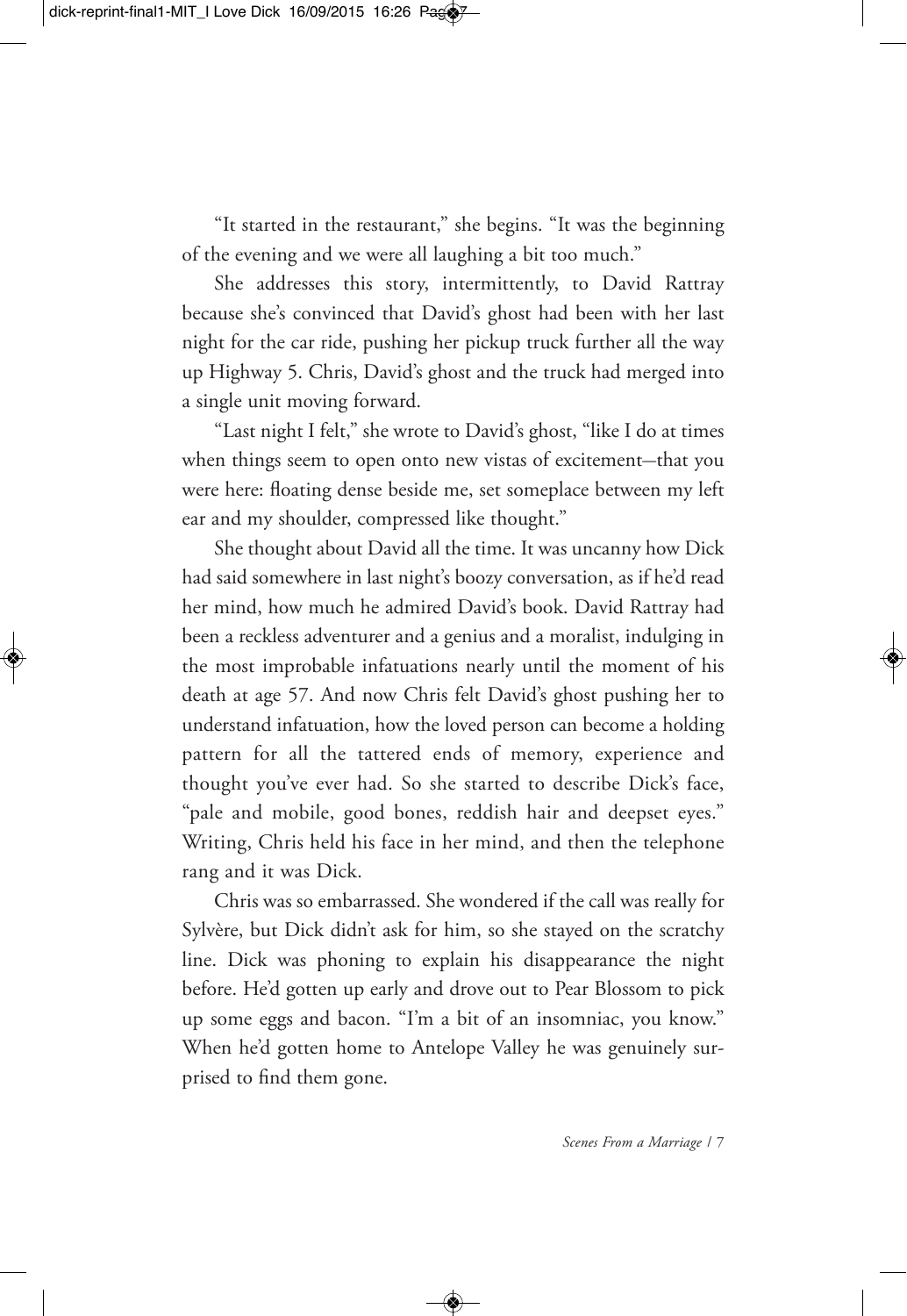At this moment, Chris could've told Dick her own farfetched interpretation: had she, this story would've taken another turn. But there was so much static on the line, and already she was afraid of him. She feverishly considered proposing another meeting, but she didn't, and then Dick got off the phone. Chris stood in her makeshift office, sweating. Then she ran upstairs to find Sylvère.

# **December 5, 1994**

Alone in Crestline, Sylvère and Chris spent most of last night (Sunday) and this morning (Monday) talking about Dick's 3 minute call. Why does Sylvère entertain this? It could be that for the first time since last summer, Chris seems animated and alive, and since he loves her, Sylvère can't bear to see her sad. It could be he's reached an impasse with the book he's writing on modernism and the holocaust, and dreads returning next month to his teaching job. It could be that he's perverse.

**December 6–8, 1994**

Tuesday, Wednesday, Thursday of this week pass unrecorded, blurred. If memory serves, Tuesday that term was the day that Chris Kraus and Sylvère Lotringer spent in Pasadena, teaching at Art Center College of Design. Shall we attempt a reconstruction? They get up at 8, drive down the hill from Crestline, grab coffee in San Bernardino, hop on the 215 to the 10 and drive for 90 minutes, hitting LA just after traffic. It's likely they talked about Dick for most of the ride. However, since they planned to move out of Crestline in just 10 days, on December 14 (Sylvère to Paris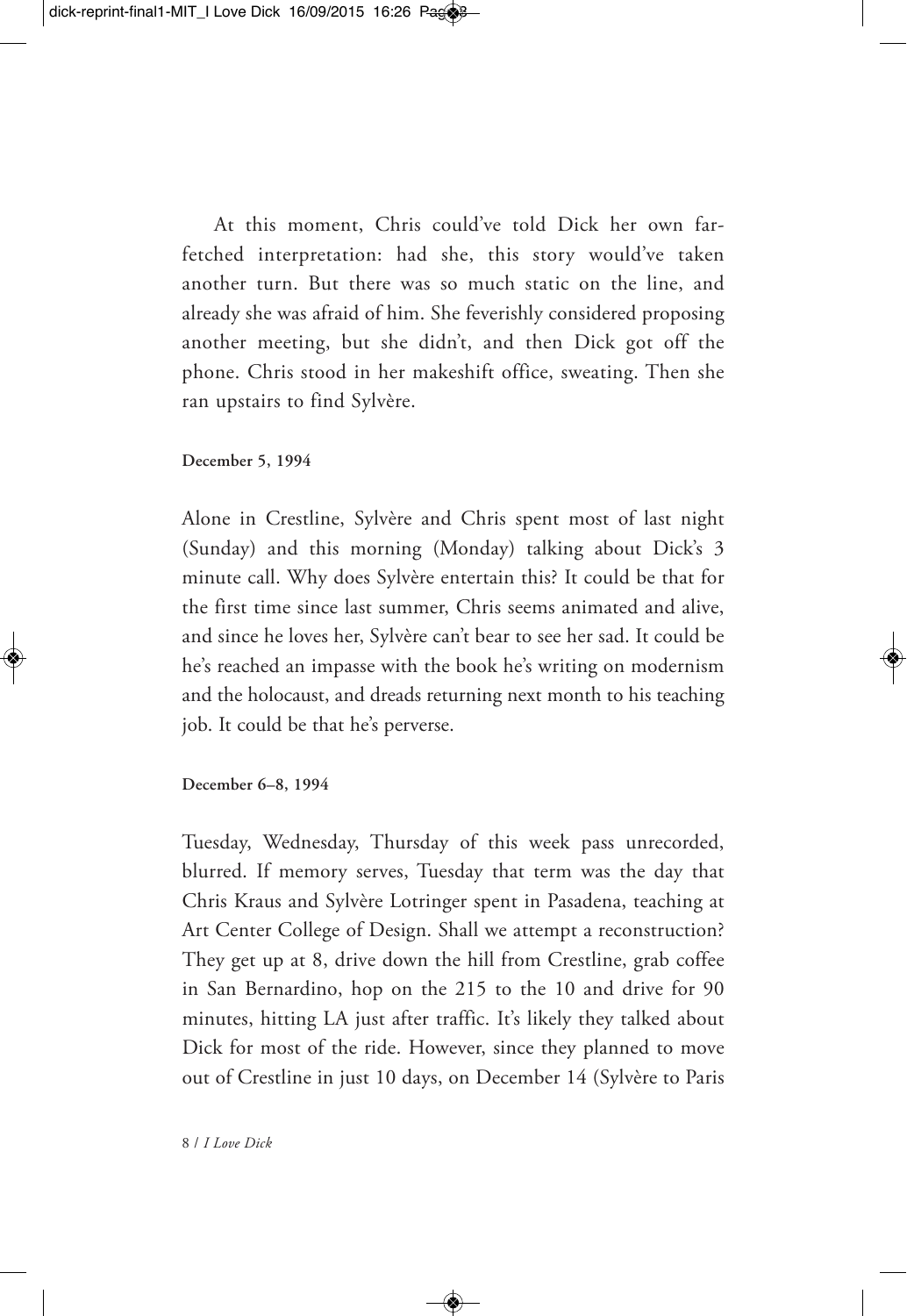for the holidays, Chris to New York), they must've also briefly talked logistics. A Restless Longing…driving through Fontana and Pomona, through a landscape that meant nothing, with an inconclusive future looming. While Sylvère lectured on poststructuralism, Chris drove out to Hollywood to pick up some publicity photos for her film and shopped for cheese at Trader Joe's. Then they drove back out to Crestline, winding up the mountain through darkness and thick fog.

Wednesday and Thursday disappear. It's obvious that Chris' new film isn't going to go very far. What will she do next? Her first experience in art had been as a participant in some druggy psychodramas of the '70s. The idea that Dick may've proposed a kind of game between them is incredibly exciting. She explains it over and over to Sylvère. She begs Sylvère to phone him, fish around for some sign that Dick's aware of her. And if there is, she'll call.

# **Friday, December 9, 1994**

Sylvère, a European intellectual who teaches Proust, is skilled in the analysis of love's minutiae. But how long can anyone continue analyzing a single evening and a 3-minute call? Already, Sylvère's left two unanswered messages on Dick's answerphone. And Chris has turned into a jumpy bundle of emotions, sexually aroused for the first time in seven years. So on Friday morning, Sylvère finally suggests that Chris write Dick a letter. Since she's embarrassed she asks him if he wants to write one too. Sylvère agrees.

Do married couples usually collaborate on *billets doux*? If Sylvère and Chris were not so militantly opposed to psychoanalysis, they might've seen this as a turning point.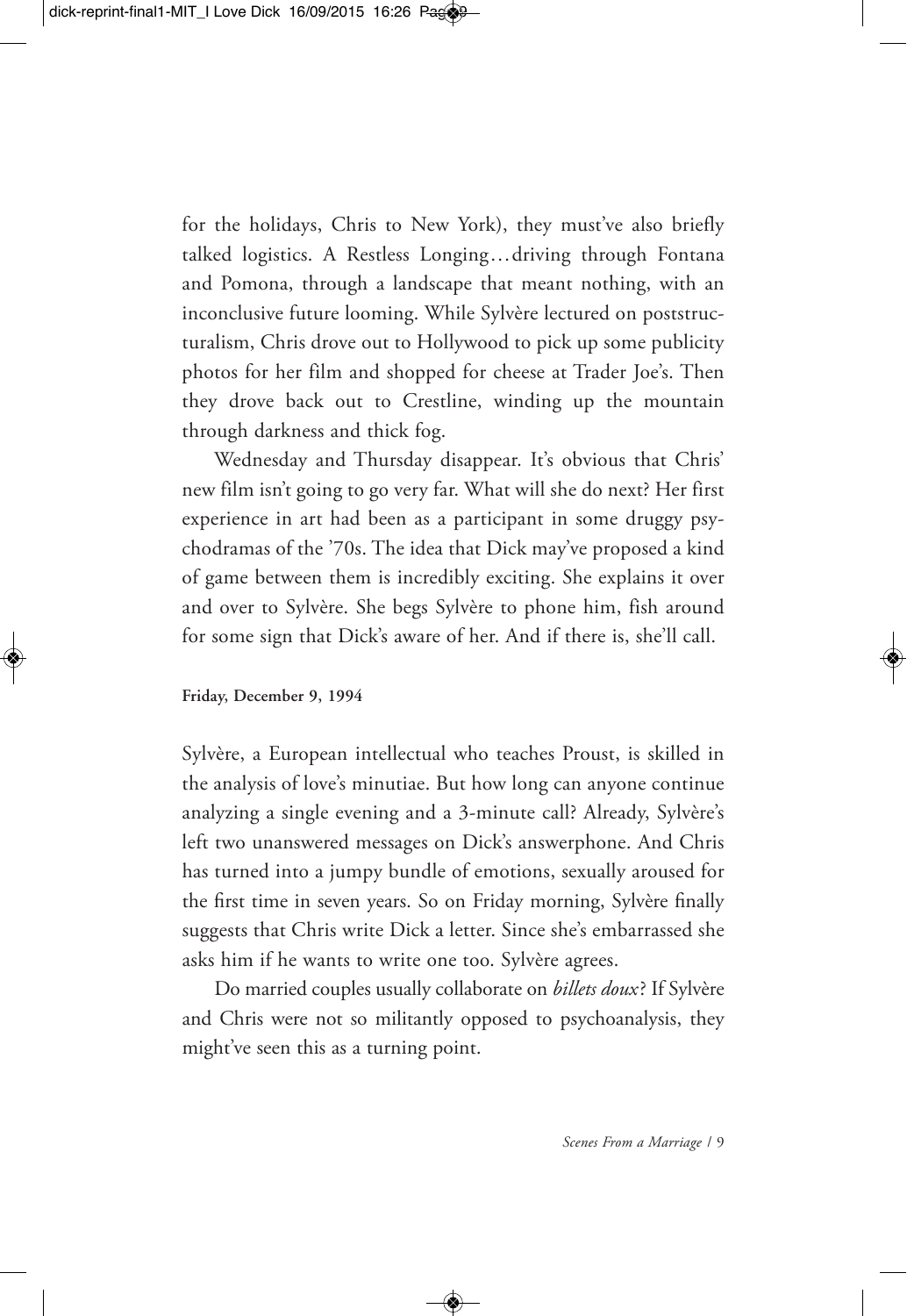# EXHIBIT A: CHRIS AND SYLVERE'S FIRST LETTERS

**Crestline, California December 9, 1994**

Dear Dick,

It must be the desert wind that went to our heads that night or maybe the desire to fictionalize life a little bit. I don't know. We've met a few times and I've felt a lot of sympathy towards you and a desire to be closer. Though we come from different places, we've both tried breaking up with our pasts. You're a cowboy; for ten years, I was a nomad in New York.

So let's go back to the evening at your house: the glorious ride in your Thunderbird from Pasadena to the End of the World, I mean the Antelope Valley. It's a meeting we postponed almost a year. And truer than I imagined. But how did I get into that?

I want to talk about that evening at your house. I had a feeling that somehow I knew you and we could just be what we are together. But now I'm sounding like the bimbo whose voice we heard, unwittingly, that night on your answerphone…

*Sylvère*

**Crestline, California December 9, 1994**

Dear Dick,

Since Sylvère wrote the first letter, I'm thrown into this weird position. Reactive—like Charlotte Stant to Sylvère's Maggie Verver,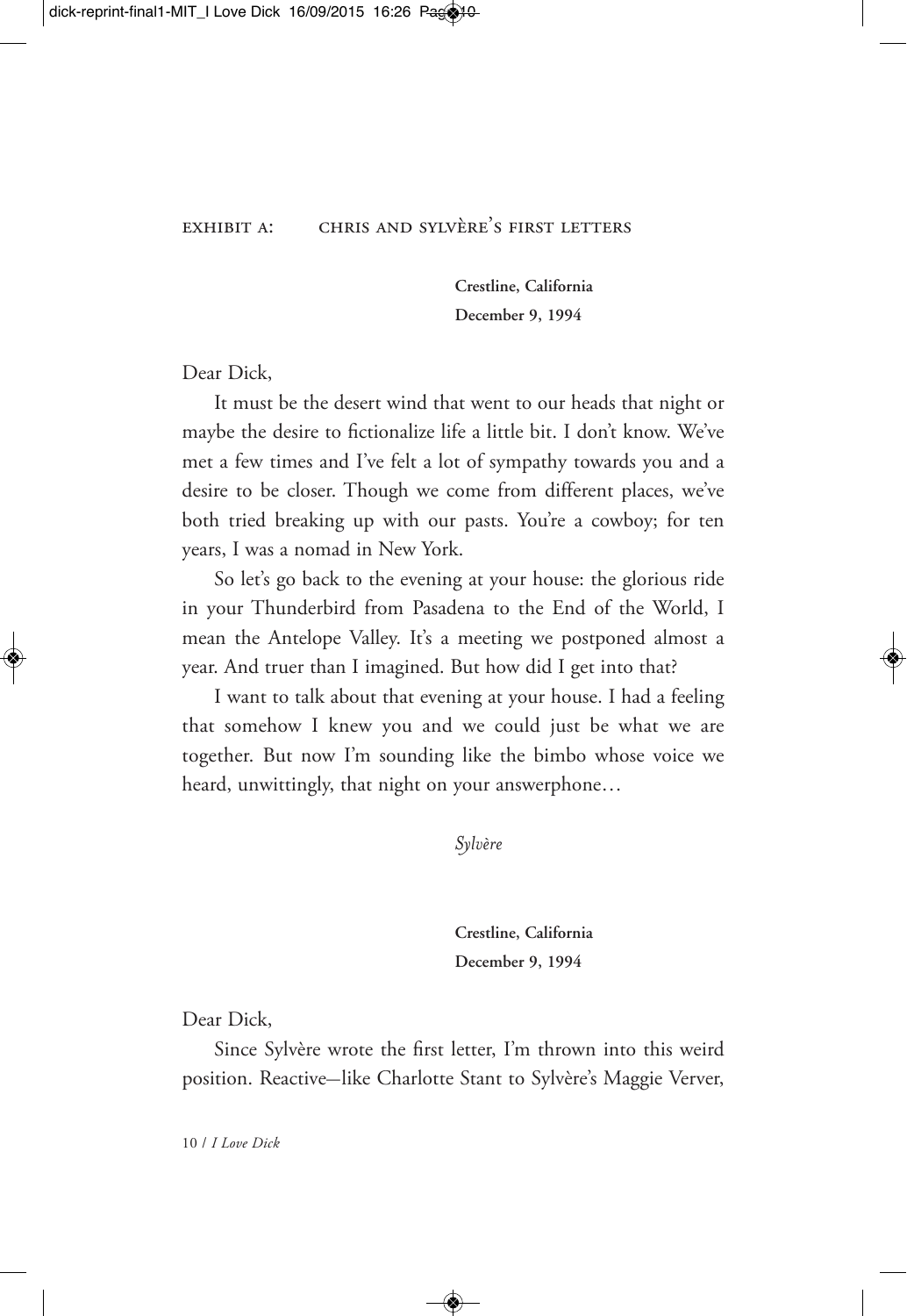if we were living in the Henry James novel *The Golden Bowl*—the Dumb Cunt, a factory of emotions evoked by all the men. So the only thing that I can do is tell The Dumb Cunt's Tale. But how?

Sylvère thinks it's nothing more than a perverse longing for rejection, the love I feel for you. But I disagree, at bottom I'm a very romantic girl. What touched me were all the windows of vulnerability in your house…so Spartan and self-conscious. The propped up *Some Girls* album cover, the dusky walls—how out of date and déclassé. But I'm a sucker for despair, for faltering—that moment when the act breaks down, ambition fails. I love it and feel guilty for perceiving it and then the warmest indescribable affection floods in to drown the guilt. For years I adored Shake Murphy in New Zealand for these reasons, a hopeless case. But you're not exactly hopeless: you have a reputation, self-awareness and a job, and so it occurred to me that there might be something to be learned by both of us from playing out this romance in a mutually self-conscious way. Abstract romanticism?

It's weird, I never really wondered whether I'm 'your type.' ('Cause in the past, Empirical Romance, since I'm not pretty or maternal, I never *am* the type for Cowboy Guys.) But maybe action's all that really matters now. What people do together overshadows Who They Are. If I can't make you fall in love with me for who I am, maybe I can interest you with what I understand. So instead of wondering 'Would he like me?', I wonder 'Is he game?'

When you called on Sunday night, I was writing a description of your face. I couldn't talk, and hung up on the bottom end of the romantic equation with beating heart and sweaty palms. It's incredible to feel this way. For 10 years my life's been organized around avoiding this painful elemental state. I wish that I could dabble like you do around romantic myths. But I can't, because I